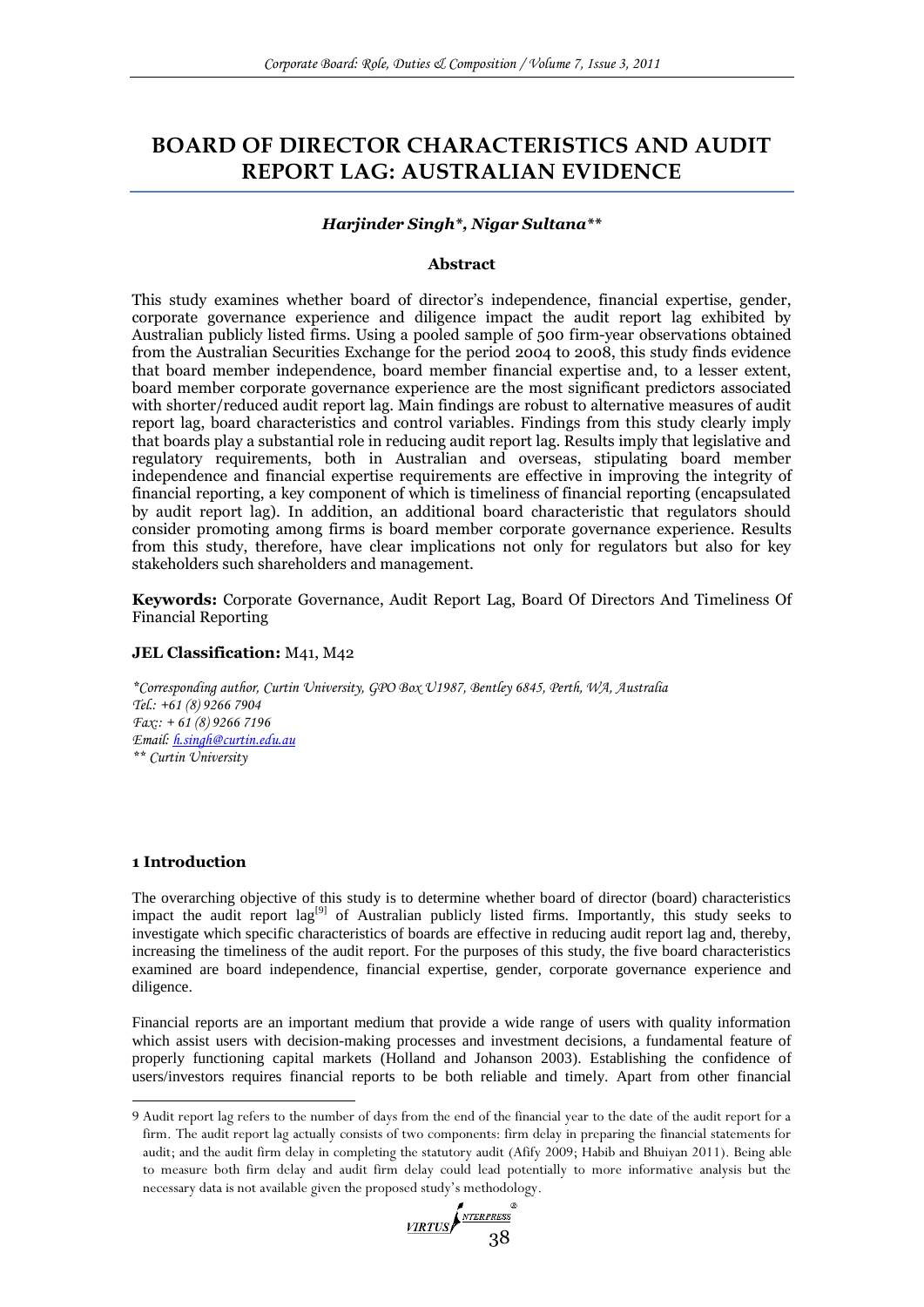information such as periodic announcements, specifically earnings, audited financial reports are likely to be the most reliable source of information available to the market as a whole [\(Givoly and Palmon 1982;](#page-15-0) [Habib and Bhuiyan 2011\)](#page-16-1). Delayed disclosure of an auditor's opinion on the truth and fairness of financial reports prepared by firms exacerbates information asymmetry and increases uncertainly in investment decisions. In turn, the delayed disclosure can thus adversely affect investor confidence in the capital market.

After the corporate collapses of Enron, WorldCom and global auditing firm Arthur Andersen, the United States of America (US) passed the Sarbanes-Oxley Act (SOX) 2002 in an attempt to increase the quality of financial reporting. Investors in corporate Australia also faced similar large-scale commercial failures namely: HIH Insurance, Harris Scarfe, One.Tel and Ansett. The Australian government also responded to the deterioration in the quality of financial reporting by implementing the Corporate Law Economic Reform Program, specifically CLERP 9 (Audit Reform and Corporate Disclosure) Bill of 2004. The global financial collapses and resulting allegations of accounting impropriety by firms resulted in widespread calls for accounting reform in an attempt to increase the quality of financial reporting by firms. Timeliness of financial reporting is one key component underpinning quality of financial reporting. Givoly and Palmon (1982)<sup>[10]</sup> assert that audit report lag is the single most important determinant of timeliness in earnings announcement affecting the market reaction to earnings announcements. Given the importance of audit timeliness to investors, identifying the determinants of audit report lag is important for two reasons: first, such determinants increase the understanding of the audit process [\(Bamber,](#page-15-1)  [Bamber, and Schoderbek 1993\)](#page-15-1); and second, audit report lag is directly associated with the timeliness of announcements of firm earnings [\(Givoly and Palmon 1982\)](#page-15-0).

Currently, a limited but growing amount of empirical literature has examined audit report lag. The majority of such literature has concentrated on the influence of firm-specific and audit quality factors hypothesised to impact audit report lag [\(Afify 2009;](#page-14-0) [Bamber, Bamber, and Schoderbek 1993;](#page-15-1) [Habib and](#page-16-1)  [Bhuiyan 2011;](#page-16-1) [Leventis, Weetman, and Caramanis 2005\)](#page-16-2). Other factors pivotal to the timeliness of financial reporting and influencing audit report lag as yet, have received little, if any, attention. The board of directors is one such feature.

A comprehensive review of the literature on boards and financial reporting by Bedard and Gendron [\(2010\)](#page-15-2) suggests that none of the prior literature has investigated the association between boards and timeliness of financial reporting.<sup>[11]</sup> This gap in the literature provides the motivation for investigating the board-audit report lag linkage in this study. Examining the board-audit report lag linkage is also important given that, under existing regulations both in Australia and in a number of other countries, boards are charged with establishing a system of risk oversight and internal control and laying foundations for management and overall oversight. [\(ASX Corporate Governance Council 2007\)](#page-14-1). Specifically, Recommendation 7.1 of Principle 7 of the ASX Corporate Governance and Recommendations issued by the ASX Corporate Governance Council stipulates that the board is responsible for identifying, assessing, monitoring and managing risks [\(ASX Corporate Governance Council 2007\)](#page-14-1). Part of the board's overall responsibility is the need to monitor the audit committee, a sub-committee charged with ensuring the integrity of financial reporting by the firm [\(ASX Corporate Governance Council 2007\)](#page-14-1). Effective boards, therefore, would reduce audit report lag as part of the board's responsibilities for risk management including the integrity of financial reports produced by firms.

This study makes an original contribution to the existing literature in that this is the first study examining five oft-cited important individual board characteristics and their association with audit report lag within a capital market setting. Results from this study will have important implications not only for regulators in legislating the optimum composition of boards but also more importantly for key stakeholders particularly shareholders who have the responsibility to appoint and discharge directors of the board.

Using a pooled sample of 500 firm-year observations obtained from the Australian Securities Exchange (ASX) for the period 2004 to 2008, this study finds evidence that, in terms of the five board characteristics examined, board independence, financial expertise and, to a lesser extent, corporate

-

<sup>11</sup> Two exceptions to this are Mohamad-Noir, Shafie and Wan-Hussin [\(2010\)](#page-16-4) who used Malaysian data and Afify [\(2009\)](#page-14-0) who used Egyptian data.



<sup>10</sup> Studies show that the timeliness of an earnings announcement is related to stock prices and that firms that announce their earnings early are viewed positively [\(Chambers and Penman 1984;](#page-15-3) [Kross and Schroeder 1984\)](#page-16-3).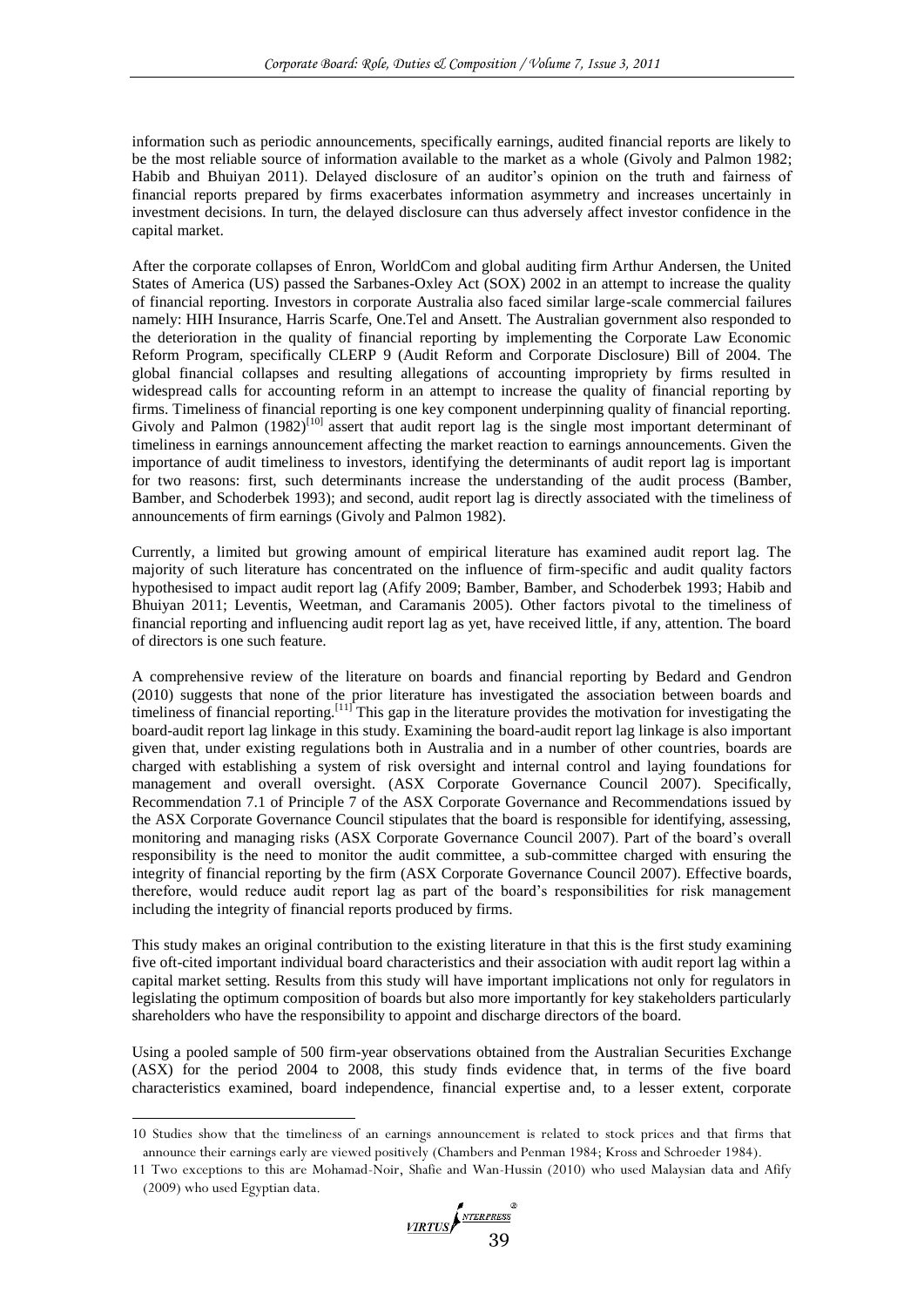governance experience are the most important predictors associated with shorter audit report lag. Board gender and diligence, on the other hand, are not associated with audit report lag. Sensitivity tests fully support main results.

The remainder of the paper is organised as follows. Section Two reviews the literature on the relationship between boards and audit report lag leading to this study's hypotheses. Section Three outlines the data and research methodology, with Section Four reporting descriptive statistics and correlations. Section Five provides details of the main results and sensitivity tests undertaken. Section Six concludes by summarising the findings and discussing the implications from the results. Limitations of this study and suggestions for future research are also provided at the end of Section Six.

# **2 Literature review and hypotheses development**

The timely release of financial information by firms is an important aspect of financial reporting by firms. Given the fundamental role that financial reporting plays in the information marketplace and in the investment decisions made by users, audit report lag jeopardises the quality of financial information by not providing such timely information to users. Now more than ever in the face of the Global Financial Crises in 2000 and the current European Credit Crunch threatening to precipitate a global recession, the timely release of financial information, particularly audited information, is paramount. It is for this reason that professional and regulatory authorities are continually looking for ways to increase the circulation of reliable financial information in the capital marketplace [\(ASX Corporate Governance Council \(ASX](#page-14-2)  [CGC\) 2003;](#page-14-2) [Blue Ribbon Committee 1999;](#page-15-4) [Commonwealth Government of Australia 2004\)](#page-15-5). One such way is to reduce delays in the release of audited financial information.

In Australia, the Statement of Accounting Concepts No. 3 titled "Qualitative Characteristics of Financial Information" prepared by the Australian Accounting Research Foundation and the Accounting Standards Review Board paragraph 39 expressly stipulates that financial information reported by firms (in their financial reports) must be both relevant and reliable [\(Australian Accounting Research Foundation 1990\)](#page-14-3). Specifically, paragraph 39 indicates that "reliable financial information may lose its relevance to potential users if there is an undue delay in the financial information being reported" (Australian Accounting [Research Foundation 1990\)](#page-14-3).<sup>[12]</sup> The Australian Securities and Investments Commission (ASIC) requires all public firms that are not disclosing entities or limited by guarantee to prepare annual audited financial reports and have the reports lodged with ASIC within four months of the firms' financial year-end [\(Australian Securities and Investments Commission 1994\)](#page-15-6). Since the audit report contains the auditor's opinion regarding the credibility of the financial statements, investors generally prefer shorter audit report lags because the earlier investors receive the audit opinion, the sooner investors can adjust their investment preferences. A long audit report lag suggests a delay in the release of earnings information to investors and therefore decreases the informational efficiency of the market – an issue of considerable concern to regulators. Clearly, therefore, audit report lag is an important component of quality financial reporting.

Corporate governance is a control feature within firms to safeguard against opportunistic behaviour by reconciling the interests and expectations of shareholders and management [\(Fama and Jensen 1983\)](#page-15-7). Additionally, effective corporate governance mechanisms within firms not only serve as a monitor (of management) but also serve to assure the quality of reported earnings. A large body of prior literature has shown that weak corporate governance structures lead to poor financial reporting quality, earnings manipulation, financial statement fraud and weaker internal control [\(Abbott et al. 2007;](#page-14-4) [Beasley et al.](#page-15-8)  [2000;](#page-15-8) [DeZoort and Salterio 2001;](#page-15-9) [Van der Zahn and Tower 2005;](#page-16-5) [Xie, Davidson, and DaDalt 2003;](#page-16-6) Clifford and [Evans 1997;](#page-15-10) [DeFond, Hann, and Hu 2005\)](#page-15-11). Corporate governance within firms is underpinned by four main pillars: external and internal auditors, audit committees and board of directors. A firm's board of directors has the ultimate responsibility for accountability matters within a firm and report to shareholders. The board of directors also interacts with key stakeholders such as management, internal and external auditors, shareholders, creditors and regulators. The board, therefore, assumes a stewardship function on all aspects of the firm's operations, including the responsibility to ensure the integrity of financial reporting. Specifically, one of the key responsibilities of the board is to provide

-



<sup>12</sup> Similarly, the United States of America's (USA) Financial Accounting Standards Board (FASB) views timeliness as a component of relevant financial information; one of the two (the other one being reliable) primary qualities required by Statement of Financial Accounting Concepts No. 2 [\(Financial Accounting Standards Board 1980\)](#page-15-12).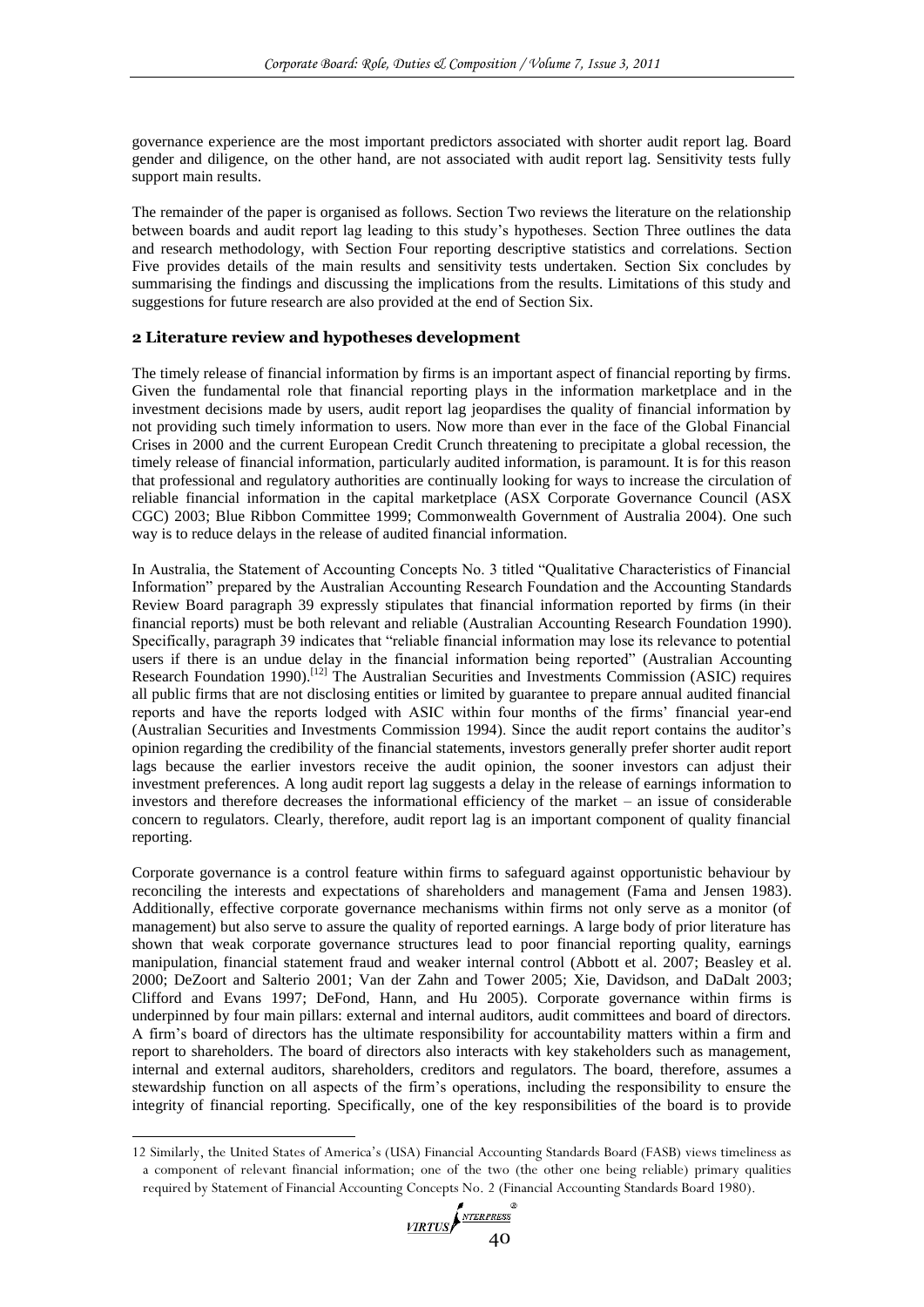oversight (using the audit committee as a conduit) over the quality of financial reporting and corporate accountability [\(Lee and Mande 2005;](#page-16-7) [Pincus, Rusbarsky, and Wong 1989\)](#page-16-8).

Drawing on the tenets of agency theory, prior literature has conclusively maintained that effective boards increase the quality of reported earnings [\(Chen and Zhou 2007;](#page-15-13) [O'Regan et al. 2005;](#page-16-9) [Pfeffer 1972;](#page-16-10) [Vafeas](#page-16-11)  [2005\)](#page-16-11).<sup>[13]</sup> Given the need for boards to comply with Principle 2 titled "Structure to Add Value" and Principle 4 titled "Safeguard Integrity in Financial Reporting" of the ASX's Corporate Governance Council (CGC) (specifically Recommendations 2.1 and 4.1 which stipulates the need for properlystructured boards to monitor the integrity of the firm's financial reporting), clearly boards play an instrumental role in the quality of reported earnings/financial information produced by firms [\(ASX](#page-14-1)  [Corporate Governance Council 2007\)](#page-14-1). It is apparent, therefore, that boards play a pivotal role in ensuring the integrity of financial reporting by firms. Given that audit report lag is an important component of quality financial reporting, the proposed study seeks to analyse another strand of the corporate governance–earnings quality linkage by investigating the role of the board in the timely release of financial reporting by firms (the latter proxied by audit report lag).

Effective corporate governance mechanisms within firms are expected to reduce audit report lag because of: (1) closer monitoring of management preparing the financial statements; (2) greater interaction with the external auditor charged with the statutory audit of the financial statements; and (3) liaising with an internal audit function also responsible for risk management (including internal controls over the financial reporting process. One noteworthy characteristic of past literature on audit report lag relates to the explanatory power of the audit report lag models which is modest at the 20% - 30% range (given that the predictor variables essentially relate to firm characteristics and audit quality). The low explanatory power of past studies, therefore, provides an opportunity to identify new variables not previously identified to formulate a more complete audit report lag model. Interestingly, Afify [\(2009\)](#page-14-0), more recently, included corporate governance characteristics of firms in Egypt and reported a significantly higher adjusted  $\mathbb{R}^2$  of 57%. Afify's [\(2009\)](#page-14-0) results, therefore, provide additional motivation to this study seeking to examining a wider range of corporate governance features (specifically board features) postulated to impact audit report lag.

## *2.1 Board characteristics and audit report lag*

-

It is postulated that specific board characteristics reinforce the effectiveness of that board thereby increasing the timeliness of financial reporting (by reducing the audit report lag exhibited by firms). There is a large quantity of literature which suggests that boards comprising a majority of independent directors are more likely to improve the financial reporting quality of firms by hiring high-quality auditors, employing an internal audit function within the firm, increasing audit committee effectiveness and engaging in higher levels of accounting conservatism [\(Ahmed and Duellman 2007;](#page-14-5) [Beasley and](#page-15-14)  [Petroni 2001;](#page-15-14) [Chen and Zhou 2007;](#page-15-13) [Klein 2002;](#page-16-12) [Vafeas 2005\)](#page-16-11). Prior literature also suggests that the presence of at least one financial expert on boards strengthens the monitoring prowess of the board such that there is a lower incidence of earnings management, better accruals quality and higher regulatory enforcement [\(Carcello et al. 2006;](#page-15-15) [DeFond, Hann, and Hu 2005;](#page-15-11) [Dhaliwal, Naiker, and Navissi 2006;](#page-15-16) [McDaniel, Marint, and Maines 2002\)](#page-16-13). In a similar vein, the placement of women on boards provides greater risk aversion, ethical conduct, caution, communication and meeting preparation skills to the board as a whole [\(Gold, Hunton, and Gomaa 2009;](#page-15-17) [Powell and Anisc 1997;](#page-16-14) [Stewart and Munro 2007a\)](#page-16-15). The presence of members on the board with corporate governance experience (represented by members sitting on boards of other firms) is believed to improve the knowledge levels within the board leading to greater support for the external auditor in the event of management-auditor disputes and the employment of highquality auditors [\(Beasley and Salterio 2001;](#page-15-18) [Dezoort 1998;](#page-15-19) [DeZoort and Salterio 2001;](#page-15-9) [Gramling,](#page-16-16)  [Johnson, and Khurana 2000\)](#page-16-16). Last, firms whose boards meet regularly (a proxy for diligence) have lower cost of equity and lower likelihood of earnings management [\(Stewart and Munro 2007b;](#page-16-17) [Vafeas 1999;](#page-16-18) [Andersen, Mansi, and Reeb 2003;](#page-14-6) [Bedard, Chtourou, and Courteau 2004;](#page-15-20) [Osma and Noguer 2007\)](#page-16-19). Given, therefore, that board characteristics positively influence the quality of financial reporting by firms, this study's main hypothesis is formulated as follows:

<sup>13</sup> A key aspect of quality relates to both the relevance and reliability of financial information; the former encompassing timeliness of financial reporting.

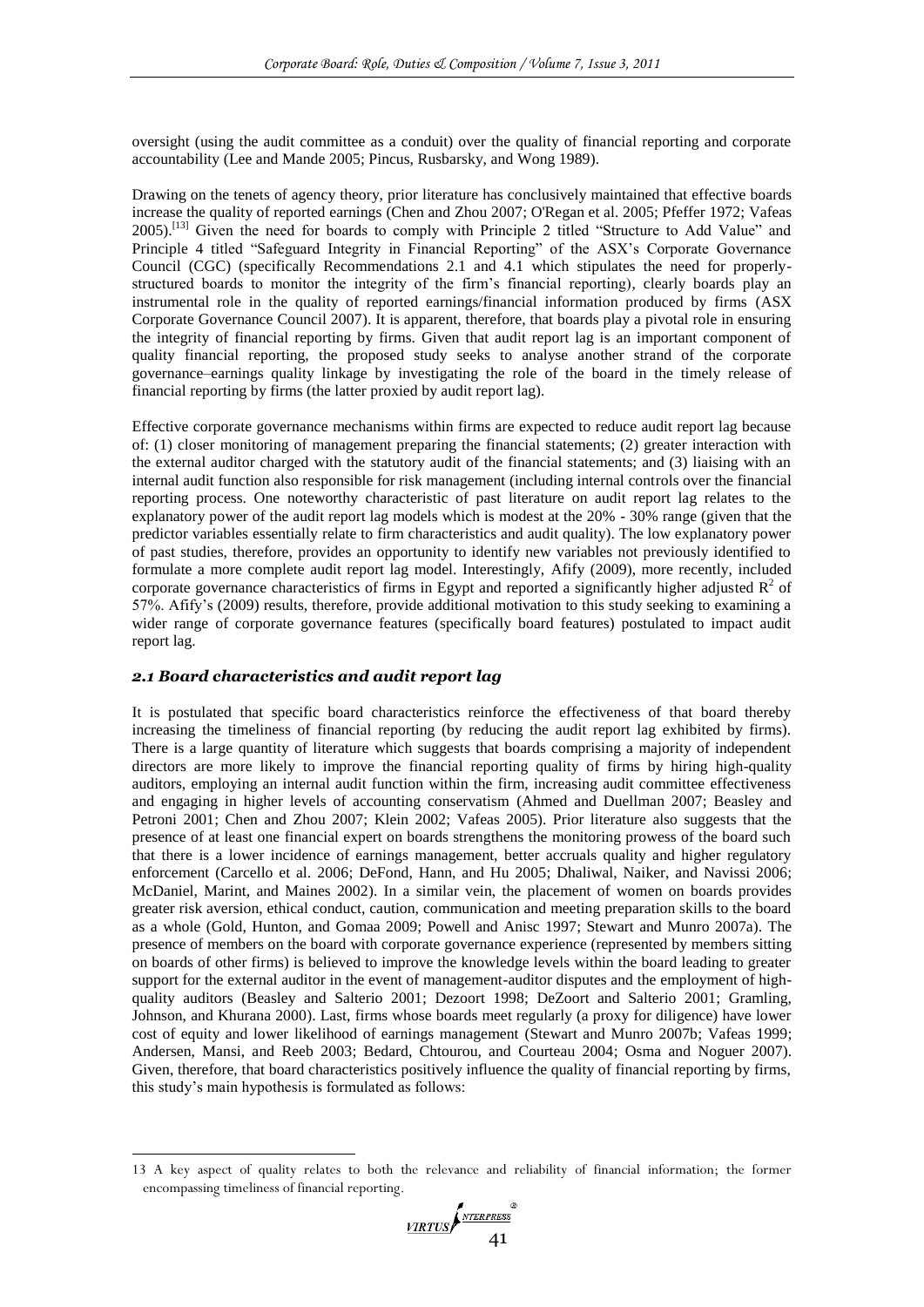*H1: Firms with boards comprising of a majority of independent members, have at least one financial expert, at least one woman, have members with corporate governance experience and who meet more often will have shorter audit report lag.*

# **3 Data and research methodology**

The following sub-sections provide details of the sample selected, source documentation, measurement details for all the variables in this study and specify the statistical models utilised to formally test the hypothesis of this study.

#### *3.1 Sample selection*

The analysis in this study involves a longitudinal examination covering a five calendar-year period (January 1, 2004 to December 31, 2008). The five-year period is selected to minimize any significant extraneous influences on findings as a result of fallout from the 'Dot.Com Bubble' or the introduction of new International Financial Reporting Standards (IFRS). In addition, the period is also selected to determine the effectiveness of key corporate governance reforms introduced in 2003. Specifically, as the time period is after the introduction of key corporate governance reforms in Australia (i.e., CLERP 9 and ASX 2003), findings may indicate whether recommendations related to boards in CLERP 9 and ASX 2003 impact the board effectiveness/audit report lag linkage.

The initial sample comprises all publicly listed firms listed on the ASX as at January 1, 2004. ASX listed firms are chosen because information on such firms are publicly available. Consistent with prior research, a number of exclusions are made. From the resulting sample pool, 100 firms are randomly selected for each year based on market capitalization.<sup>[14]</sup> Specifically, a stratified-random approach is used to capture the overall picture of the market as a whole, and thereby, to generalize findings by avoiding potential firm size biases. The stratified-random approach will involve stratifying each year into quartiles by market capitalization and randomly selecting a sample of 25 firms within each quartile [\(Balvers, Cosimano, and](#page-15-21)  [McDonald 1990\)](#page-15-21). Each calendar year (i.e., January 1 to December 31) within the observation period is considered an individual firm-year for firms included in the sample. Data is collected for each firm selected from each firm-year covered in this study. The resulting pooled sample, therefore, provides 500 firm-year observations for use as data points in the subsequent testing.

Data used in the measurement of all of the variables are obtained from the Annual Reports Collection (Connect 4 Pty Ltd). Data not available in the Connect 4 Pty Ltd database are gathered from DatAnalysis given DatAnalysis contains the annual reports of all ASX listed firms since 1995.

## *3.2 Measurement of key variables*

-

Audit report lag (dependent variable denoted and tabulated as ARL) is operationalized as the difference (in number of days) between the financial year-end of a firm and the date of that firm's audit report. The key predictor board characteristics examined in the study are board independence, financial expertise, gender, corporate governance experience and diligence which are defined as follows: 1) board independence is measured as the percentage of independent directors on the board of the firm (denoted BOD\_%Ind). For the purposes of this study, the definition adopted for board member independence is consistent with Recommendation 2.1 of Principle 2 of the ASX Corporate Governance and Recommendations [\(ASX Corporate Governance Council 2007\)](#page-14-1); 2) financial expertise is measured as the percentage of directors on the board of the firm who are classified as financial experts (denoted BOD %Fin Expt). For the purposes of this study, the definition adopted for financial expertise is consistent with [\(Krishnan and Visvanathan 2007b\)](#page-16-20); 3) gender is measured by the presence of at least one woman on the directors on the board (denoted BOD\_D\_Gender); 4) corporate governance experience is measured as the percentage of directors on the board of the firm who are on the boards of other firms (denoted BOD\_%CG\_Exp); and 5) diligence is proxied by the total number of board meetings held during the year (denoted BOD\_Dil).

<sup>14</sup> Since one of the major drivers of firm performance is the need to maximise shareholder value, this measure is best reflected by the market capitalisation of a firm [\(Balvers, Cosimano, and McDonald 1990\)](#page-15-21).

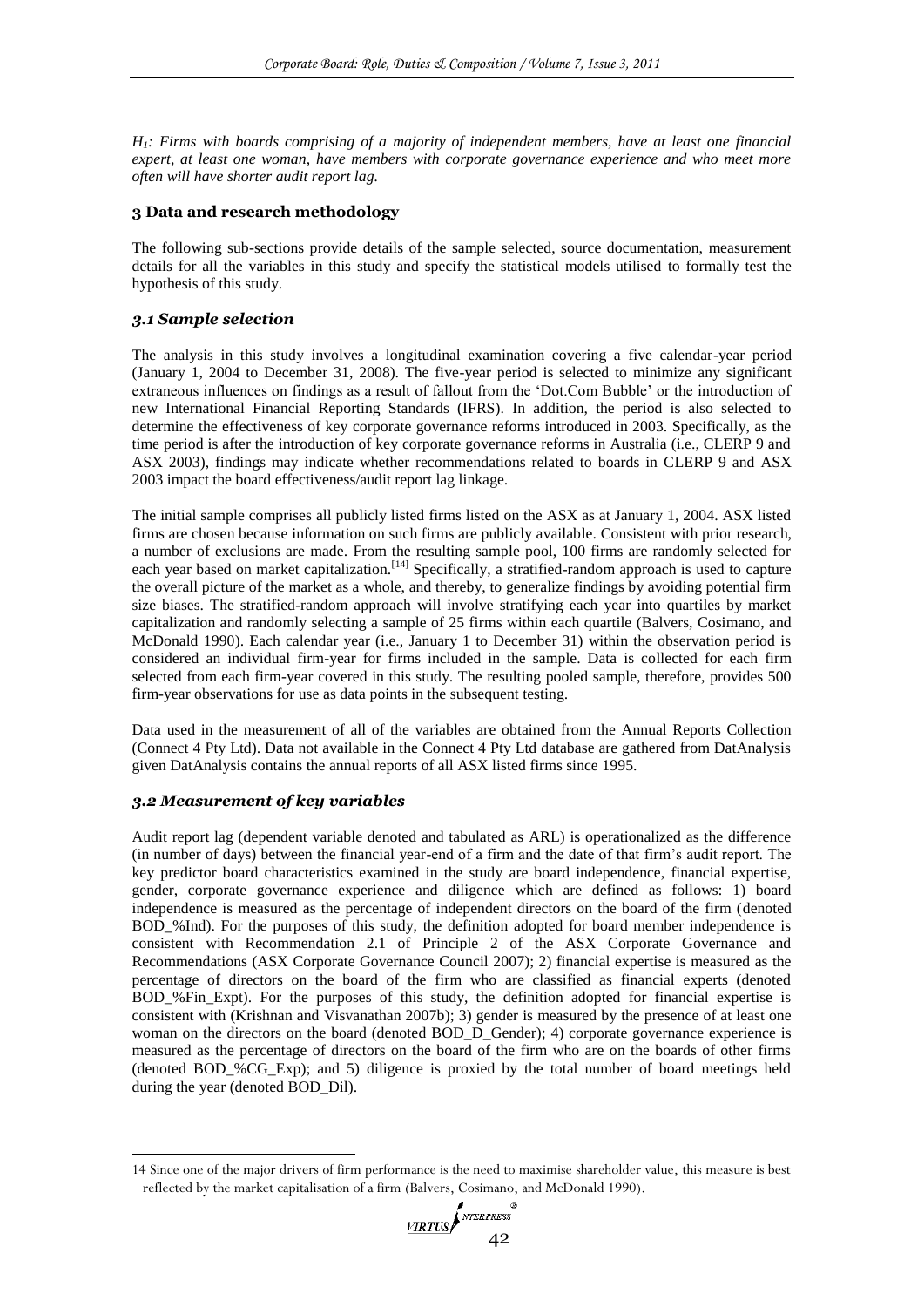To minimize cross-sectional influences, a number of control variables are incorporated into the analysis.<sup>[15]</sup> Prior research suggests that firm features and audit quality may influence audit report lag [\(Afify 2009;](#page-14-0) [Habib and Bhuiyan 2011;](#page-16-1) [Leventis, Weetman, and Caramanis 2005\)](#page-16-2). As such, control variables proxying for firm features such as firm size (proxied by assets) and firm risk (proxied by leverage) and audit quality (proxied by a Big4 auditor) are also included in the multivariate testing. Past literature also indicates that the industry a firm is in can also impact the degree of audit report lag exhibited by that firm [\(Habib and Bhuiyan 2011;](#page-16-1) [Mohamad-Nor, Shafie, and Wan-Hussin 2010\)](#page-16-4). Consequently, firms are categorised into two industries: firms in either the materials or industrials industries and firms in the remaining industries consistent with Stein, Simunic and O'Keefe [\(1994\)](#page-16-21). Sensitivity analysis is undertaken to determine the validity of the main results. Alterative measures of the dependent, independent and control variables are formulated and regression results re-run.

#### *3.3 Statistical tests and models*

This study uses Ordinary Least Squares (OLS) regression to analyse the relationship between board features and audit report lag. The hypothesis of this study is tested formally by using a pooled regression model. The main regression model is specified below in Equation 1:

 $ARL = \beta_0 + \beta_1 BOD$  %Ind +  $\beta_2 BOD$  %Fin Expt +  $\beta_3 BOD$  D Gender +  $\beta_4 BOD$  %CG\_Exp + *β5BOD\_Dil + β6Big4 + β7LnAssets+ β8Leverage + β9Industry\_Mats\_Ind + ε* (1)

Where:

| ARL               | $=$ | Represents the number of days elapsing between the end of the<br>financial year of a firm and the date of the audit report for that<br>firm.          |
|-------------------|-----|-------------------------------------------------------------------------------------------------------------------------------------------------------|
| BOD_%Ind          | Ξ   | Percentage of independent directors on the board of the firm.                                                                                         |
| BOD_%Fin_Expt     | $=$ | Percentage of directors on the board of the firm who are<br>classified as financial experts.                                                          |
| BOD_D_Gender      | Ξ   | A firm is scored one (1) if during the year at least one of the<br>directors on the board is a woman; otherwise the firm is scored<br>zero $(0)$ .    |
| BOD %CG Exp       | $=$ | Percentage of directors on the board of the firm who are on the<br>boards of other firms.                                                             |
| BOD Dil           | Ξ   | The total number of board meetings held during the year.                                                                                              |
| Big4              | $=$ | A firm is scored one (1) if during the year the incumbent auditor is<br>a Big-4 audit firm; otherwise the firm is scored zero (0).                    |
| LnAssets          | $=$ | Natural logarithm of total assets for a firm at the end of the<br>financial year.                                                                     |
| Leverage          | $=$ | Total debt divided by total equity for a firm at the end of the<br>financial year.                                                                    |
| Industry_Mats_Ind |     | A firm is scored one (1) if during the year the firm is either in the<br>materials or industrials industry; otherwise the firm is scored zero<br>(0). |
| в                 | $=$ | Coefficients on variables 0 through 9.                                                                                                                |
| ε                 | $=$ | The error term.                                                                                                                                       |

#### **4 Empirical results**

-

#### *4.1 Descriptive statistics*

Panel A Table 1 presents the sample selection process. The initial sample comprises 2,128 firms. Consistent with prior research [\(Ball, Kothari, and Robin 2000;](#page-15-22) [Givoly and Hayn 2000;](#page-15-23) [Goodwin 2003;](#page-16-22) [Ruddock, Taylor, and Taylor 2006\)](#page-16-23), financial (133), insurance (10), utilities (30), IPOs (106) and trust (92) firms are excluded. To avoid undue influences of unexpected share price changes, 222 firms are also eliminated for not being continuously listed on the ASX during the observation period (i.e., firms de-

<sup>15</sup> Bartov, Gul and Tsui [\(2000\)](#page-15-24) point out that the omission of control variables could incorrectly result in the rejection of the null hypothesis.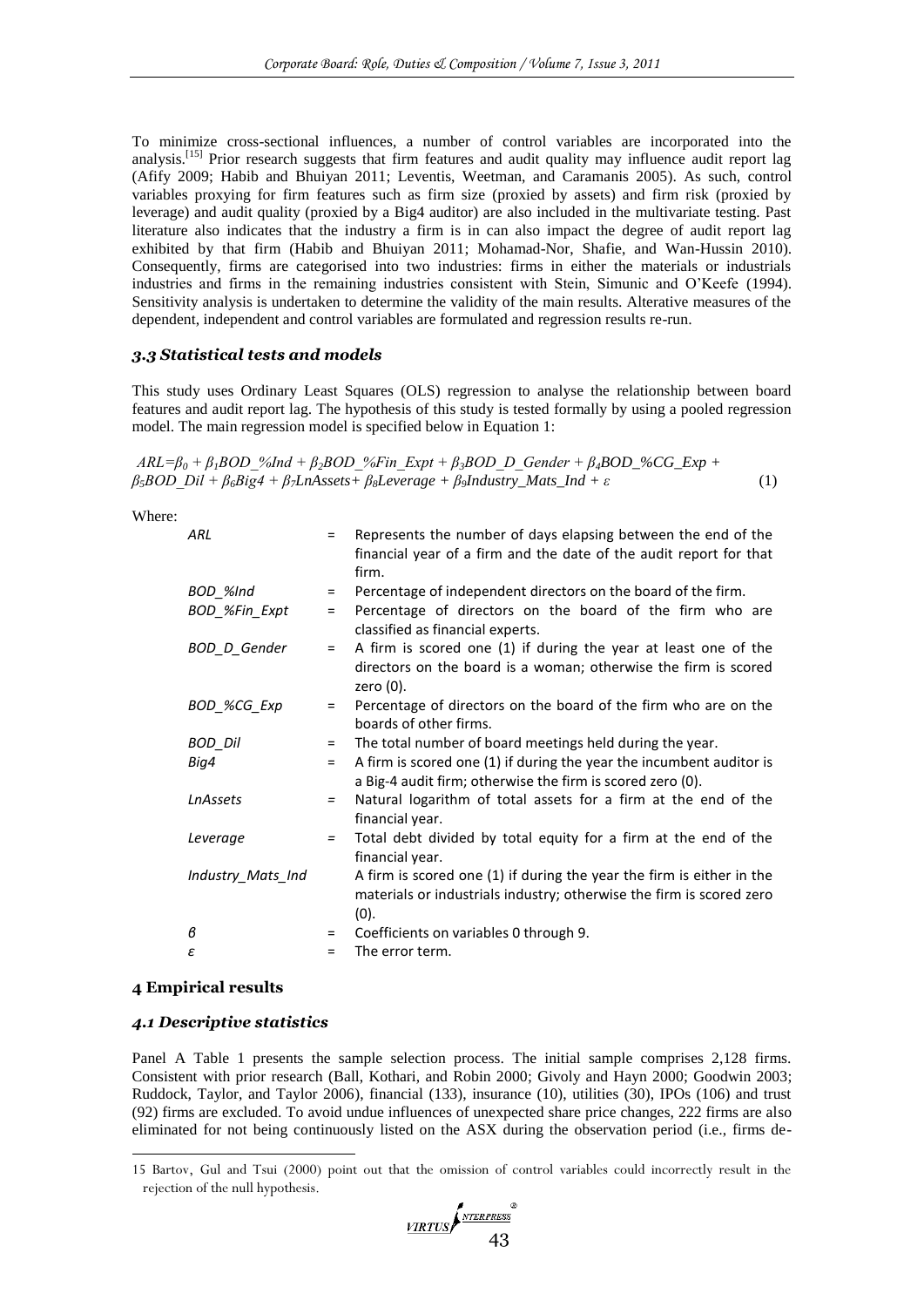listed then re-listed). Also, consistent with Clifford and Evans [\(1997\)](#page-15-10), 64 foreign incorporated firms domiciled outside Australia are excluded because their financial statements are not necessarily prepared in accordance with usual disclosure requirements of Australian incorporated and domiciled firms listed on the ASX. Finally, 381 firms are excluded due to missing data during the observation period [\(Klein 2002\)](#page-16-12). Following the respective exclusions (totalling 1,038 firms), the final sample pool from which the useable sample is selected comprised 1,090 firms. Panel B Table 1 presents the industry breakdown of the pooled sample. Industrials and materials sectors represent 50% of the final sample whereas consumer staples and telecommunication services are the most underrepresented. The spread of industries in the pooled sample is proportionally representative of the ASX market as a whole.

| <b>Panel A: Sample Selection</b>                          |                    |             |
|-----------------------------------------------------------|--------------------|-------------|
| Number firms listed on $ASX$ as at January 1, 2004        | 2,128              |             |
| Exclusions:                                               |                    |             |
| <b>Financial institutions</b>                             | (133)              |             |
| Insurance                                                 | (10)               |             |
| <b>Utilities</b>                                          | (30)               |             |
| <b>IPO</b> firms                                          | (106)              |             |
| Trust                                                     | (92)               |             |
| Firms that are not continuously listed                    | (222)              |             |
| Foreign incorporated firms                                | (64)               |             |
| Missing data                                              | (381)              |             |
| Total Number Excluded:                                    |                    | (1,038)     |
| Sample pool for random selection                          |                    | 1.090       |
| Number randomly selected after stratifying into Quartiles | $100*5$            | 500         |
| per year                                                  |                    |             |
| <b>Final usable sample</b>                                |                    | 500         |
| Panel B: Sample firm break down by industry               |                    |             |
| <b>ASX Industry</b>                                       | No. Firm-Year Obs. | % of Sample |
| <b>Consumer Discretionary</b>                             | 80                 | 16          |
| <b>Consumer Staples</b>                                   | 19                 | 4           |
| Energy                                                    | 35                 | 7           |
| <b>Health Care</b>                                        | 70                 | 14          |
| <b>Industrials</b>                                        | 128                | 26          |
| <b>Information Technology</b>                             | 34                 | 7           |
| Materials                                                 | 121                | 24          |
| <b>Telecommunication Services</b>                         | 13                 | 2           |
| <b>Total</b>                                              | 500                | 100         |

**Table 1.** Sample selection and industry breakdown

Table 2 reports descriptive statistics for the final usable sample. Table 2 Panel A provides the descriptive details for the continuous variables while Panel B provides similar details but for the dichotomous variables utilised in this study. Panel A reports that the pooled firms experience a mean (median) audit report lag of 81 (87) days which is well within the statutory deadline in Australia of 120 days [\(Australian](#page-15-6)  [Securities and Investments Commission 1994\)](#page-15-6). Almost 42% of the firms in the sample have boards with a majority of independent directors with a standard deviation of 29%. In terms of financial expertise, only 24% of firms have at least one board member classified as a financial expert with a standard deviation of 22%. Such results are lower than those in the USA [\(Carcello, Hollingsworth, and Neal 2006;](#page-15-25) [Krishnan](#page-16-24)  [and Visvanathan 2007a\)](#page-16-24) but higher than those in Asia [\(Van der Zahn and Tower 2004;](#page-16-25) [Fan and Wong](#page-15-26)  [2005\)](#page-15-26). Thirty-nine (39) percent of firms also have at least one member with corporate governance experience with a standard deviation of 26%. The firms in the sample have annual board meetings ranging from a minimum of one to 35 with an average of 11 meetings. Assets of firms in the sample range from a minimum of \$61,000.00 to a maximum of almost \$15 billion with a standard deviation of almost \$1.6 billion suggesting mostly large firms in the sample. Descriptive statistics for leverage indicate a minimum of -10.727 to a maximum of 36.486 with a standard deviation of 2.799. Given that the standard deviation of 2.799 exceeds the median of 1.844, there is a greater concentration of firms with higher debt levels in the sample.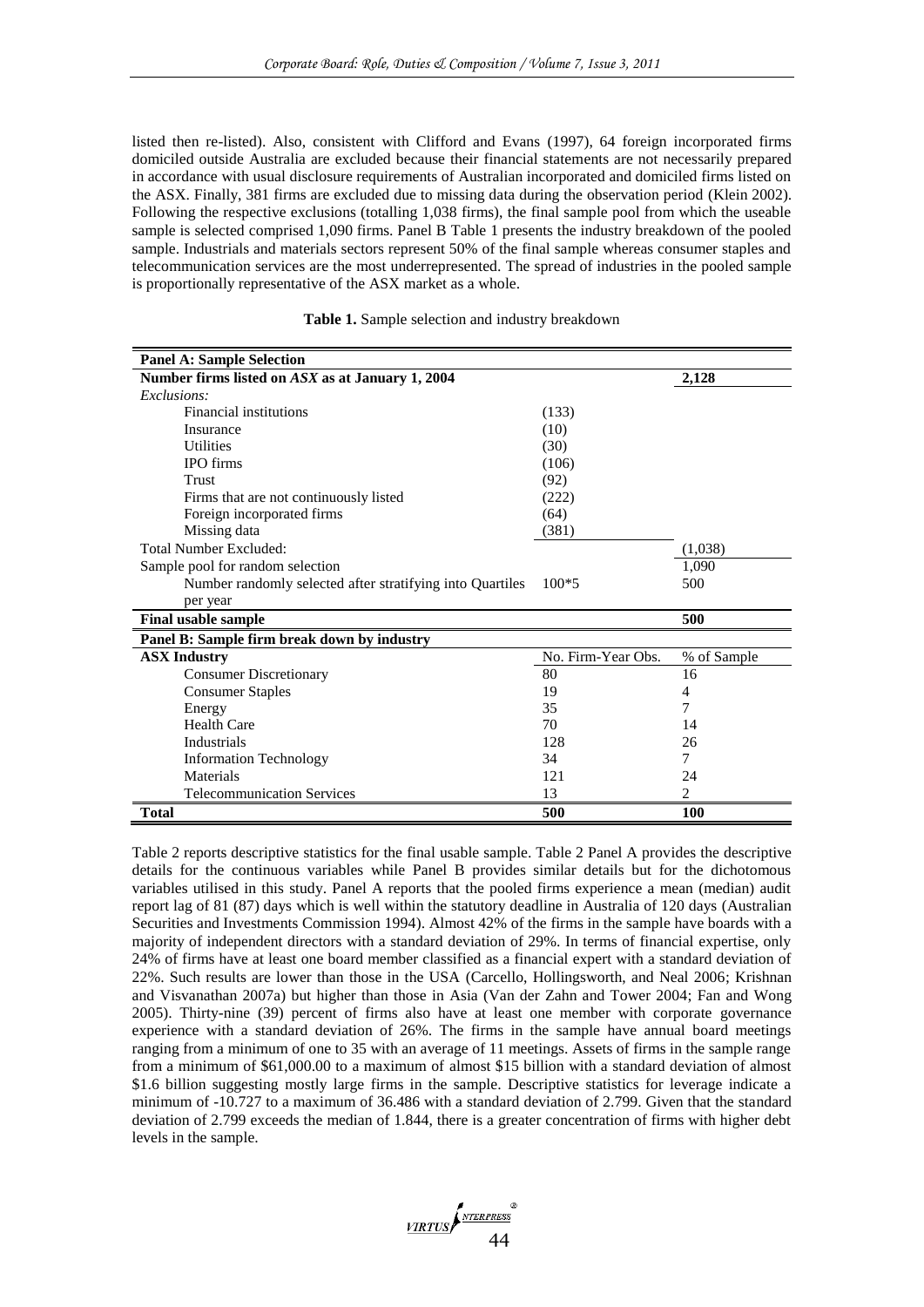| <b>Continuous</b><br>Panel A:<br>variables | Mean       | <b>Median</b> | <b>Standard</b><br>deviation | <b>Minimum</b> | <b>Maximum</b> |
|--------------------------------------------|------------|---------------|------------------------------|----------------|----------------|
|                                            |            |               |                              |                |                |
| ARL                                        | 81         | 87            | 44                           | 9              | 820            |
| BOD_%Ind                                   | 0.418      | 0.400         | 0.285                        | 0.000          | 1.000          |
| BOD_%Fin_Expt                              | 0.237      | 0.200         | 0.217                        | 0.000          | 1.000          |
| BOD_%CG_Exp                                | 0.393      | 0.400         | 0.261                        | 0.000          | 1.000          |
| BOD_Dil                                    | 11         | 10            | 5                            | 1              | 35             |
| Assets $(S'000s)$                          | 555,325    | 38,174        | 1,552,853                    | 61             | 14,929,000     |
| Leverage                                   | 2.229      | 1.844         | 2.799                        | $-10.727$      | 36.486         |
|                                            |            |               |                              |                |                |
| Panel B: Dichotomous                       | <b>Yes</b> | $\frac{0}{0}$ | No                           | $\frac{0}{0}$  |                |
| variables                                  |            |               |                              |                |                |
|                                            |            |               |                              |                |                |
| BOD_D_Gender                               | 113        | 23            | 387                          | 77             |                |
| Big4                                       | 284        | 57            | 216                          | 43             |                |
| Industry_Mats_Ind                          | 249        | 50            | 251                          | 50             |                |
|                                            |            |               |                              |                |                |

Where:

ARL = the number of days elapsing between the end of the financial year of a firm and the date of the audit report for that firm;

BOD %Ind  $= A$  firm is scored one (1) if during the year at least 50% of the directors on the board are independent; otherwise the firm is scored zero (0);

BOD %Fin Expt = Percentage of directors on the board of the firm who are classified as financial experts; BOD %CG Exp = Percentage of directors on the board of the firm who are on the boards of other firms;

BOD\_Dil = The total number of board meetings held during the year;

Assets  $=$  Total assets for a firm at the end of the financial year:

Leverage = Total debt divided by total equity for a firm at the end of the financial year;

BOD\_D\_Gender = A firm is scored one (1) if during the year at least one of the directors on the board is a woman; otherwise the firm is scored zero (0);

 $Big = A$  firm is scored one (1) if during the year the incumbent auditor is a Big-4 audit firm; otherwise the firm is scored zero (0);

Industry\_Mats\_Ind = A firm is scored one  $(1)$  if during the year the firm is either in the materials or industrials industry; otherwise the firm is scored zero (0).

Panel B, which reports the descriptive statistics for the dichotomous variables utilised in this study, suggests that, in terms of gender, only 113 firms (23%) have at least one woman on the board. In terms of the type of auditor appointed, 284 (57%) of the firms in the sample employ a Big4 auditor (Big4) and finally, 249 (50%) of the pooled firms in the final usable sample were in either the materials or industrials industry.

# *4.2 Correlations*

Table 3 presents a correlation matrix reporting Pearson listwise correlation coefficients for all the variables utilised in this study. A review of the correlation coefficients indicates that audit report lag is shorter for all of the variables of this study except for firms with high levels of leverage. The latter result is unsurprising given that firms with high levels of debt ordinarily attract greater audit attention and effort by incumbent auditors resulting in longer periods of audit report lag [\(Andersen, Mansi, and Reeb 2003\)](#page-14-6). Specifically, a review of Table 3 also reveals that, on a bivariate basis, audit report lag is significantly negatively associated with the percentage of independent board members, gender, members with corporate governance experience and firm assets. The correlational relationship between the natural logarithm of firm assets and percentage of independent board members is high at 51.5% but does not approach or exceed the critical multicollinearity limit of 80% [\(Hair et al. 2006\)](#page-16-26). At this stage, therefore, based on the Pearson listwise correlations, standard interpretations of the univariate coefficients in Table 3 can be made and multivariate testing can be undertaken with confidence.

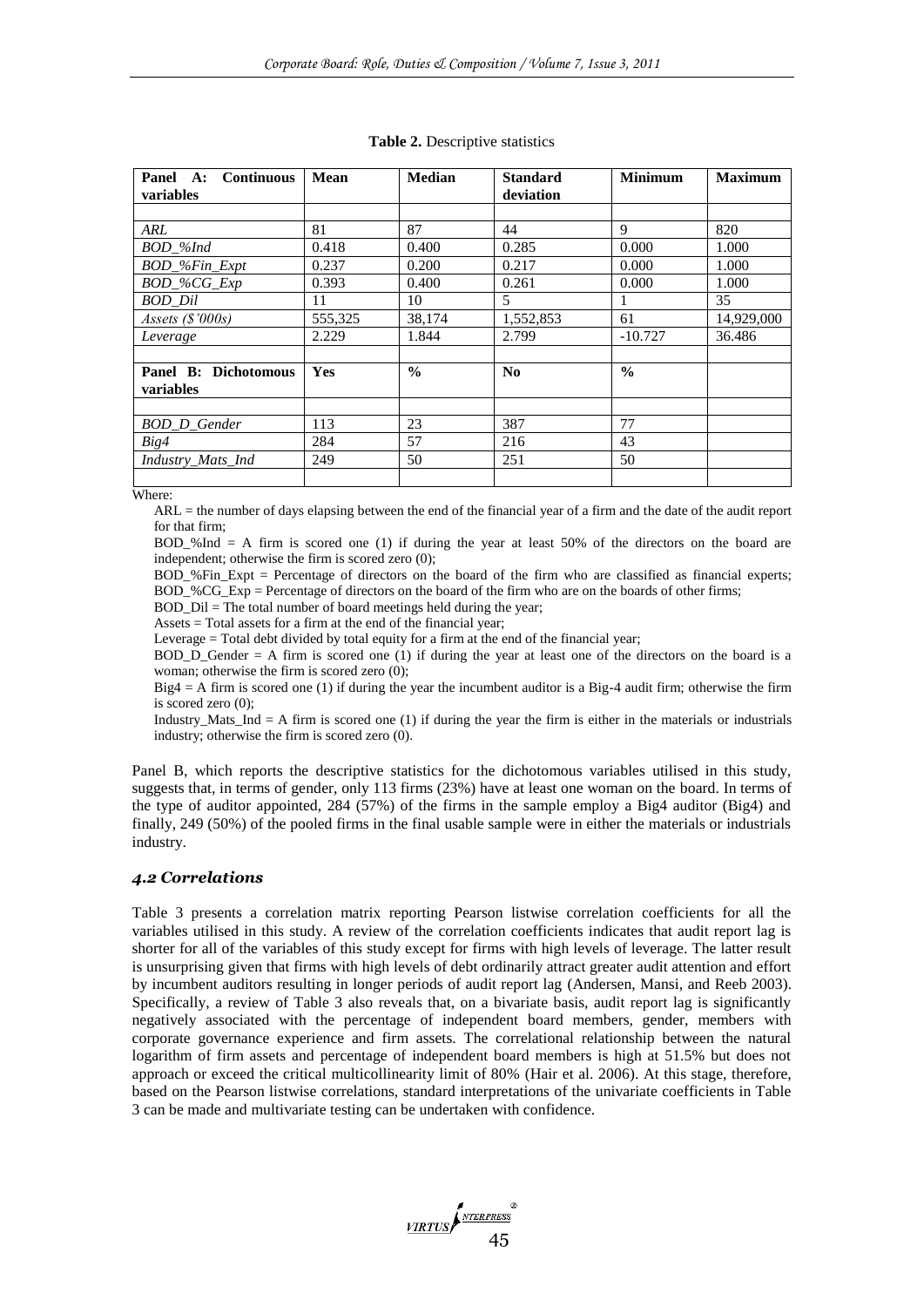| <b>Variables</b>  | ARL       | BOD %Ind  | $BOD\_$ % $Fin\_Expt$ | <b>BOD D Gender</b> | $BOD\_$ % $CG\_Exp$ | <b>BOD</b> Dil | Big4      | LnAssets  | Leverage | Industry_Mats_Ind |
|-------------------|-----------|-----------|-----------------------|---------------------|---------------------|----------------|-----------|-----------|----------|-------------------|
| ARL               | 1.000     |           |                       |                     |                     |                |           |           |          |                   |
| $BOD\_$ %Ind      |           | 1.000     |                       |                     |                     |                |           |           |          |                   |
|                   | $0.156**$ |           |                       |                     |                     |                |           |           |          |                   |
| BOD_%Fin_Expt     | $-0.021$  | $-0.049$  | 000.1                 |                     |                     |                |           |           |          |                   |
| BOD_D_Gender      | $-0.105*$ | $0.345**$ | $-0.023$              | 1.000               |                     |                |           |           |          |                   |
| $BOD\_%CG\_Exp$   |           | $0.351**$ | 0.076                 | $0.115*$            | 1.000               |                |           |           |          |                   |
|                   | $0.126**$ |           |                       |                     |                     |                |           |           |          |                   |
| <b>BOD_Dil</b>    | $-0.011$  | $-0.025$  | $0.245**$             | $-0.123**$          | $0.098*$            | 1.000          |           |           |          |                   |
| Big4              | $-0.069$  | $0.337**$ | 0.056                 | $0.095*$            | $0.258**$           | $0.117**$      | 1.000     |           |          |                   |
| LnAssets          |           | $0.515**$ | 0.020                 | $0.318**$           | $0.364**$           | $0.094*$       | $0.440**$ | 000.1     |          |                   |
|                   | $0.261**$ |           |                       |                     |                     |                |           |           |          |                   |
| Leverage          | 0.011     | 0.053     | 0.046                 | $0.118**$           | 0.035               | $-0.049$       | $-0.047$  | 0.012     | 1.000    |                   |
| Industry_Mats_Ind | $-0.029$  | 0.015     | 0.045                 | 0.012               | 0.017               | 0.034          | $-0.038$  | $0.134**$ | 0.062    | 1.000             |

**Table 3.** Correlation analysis

Where:

ARL = the number of days elapsing between the end of the financial year of a firm and the date of the audit report for that firm;

BOD\_%Ind = A firm is scored one (1) if during the year at least 50% of the directors on the board are independent; otherwise the firm is scored zero (0);

BOD\_%Fin\_Expt = Percentage of directors on the board of the firm who are classified as financial experts;

BOD\_D\_Gender = A firm is scored one (1) if during the year at least one of the directors on the board is a woman; otherwise the firm is scored zero (0);

BOD\_%CG\_Exp = Percentage of directors on the board of the firm who are on the boards of other firms;

BOD\_Dil = The total number of board meetings held during the year;

Big4 = A firm is scored one (1) if during the year the incumbent auditor is a Big-4 audit firm; otherwise the firm is scored zero (0);

LnAssets = Natural logarithm of total assets for a firm at the end of the financial year;

Leverage = Total debt divided by total equity for a firm at the end of the financial year;

Industry\_Mats\_Ind = A firm is scored one (1) if during the year the firm is either in the materials or industrials industry; otherwise the firm is scored zero (0).

Note: \*\*, \* represent correlations significant at the 1% and 5% levels respectively (two-tailed).

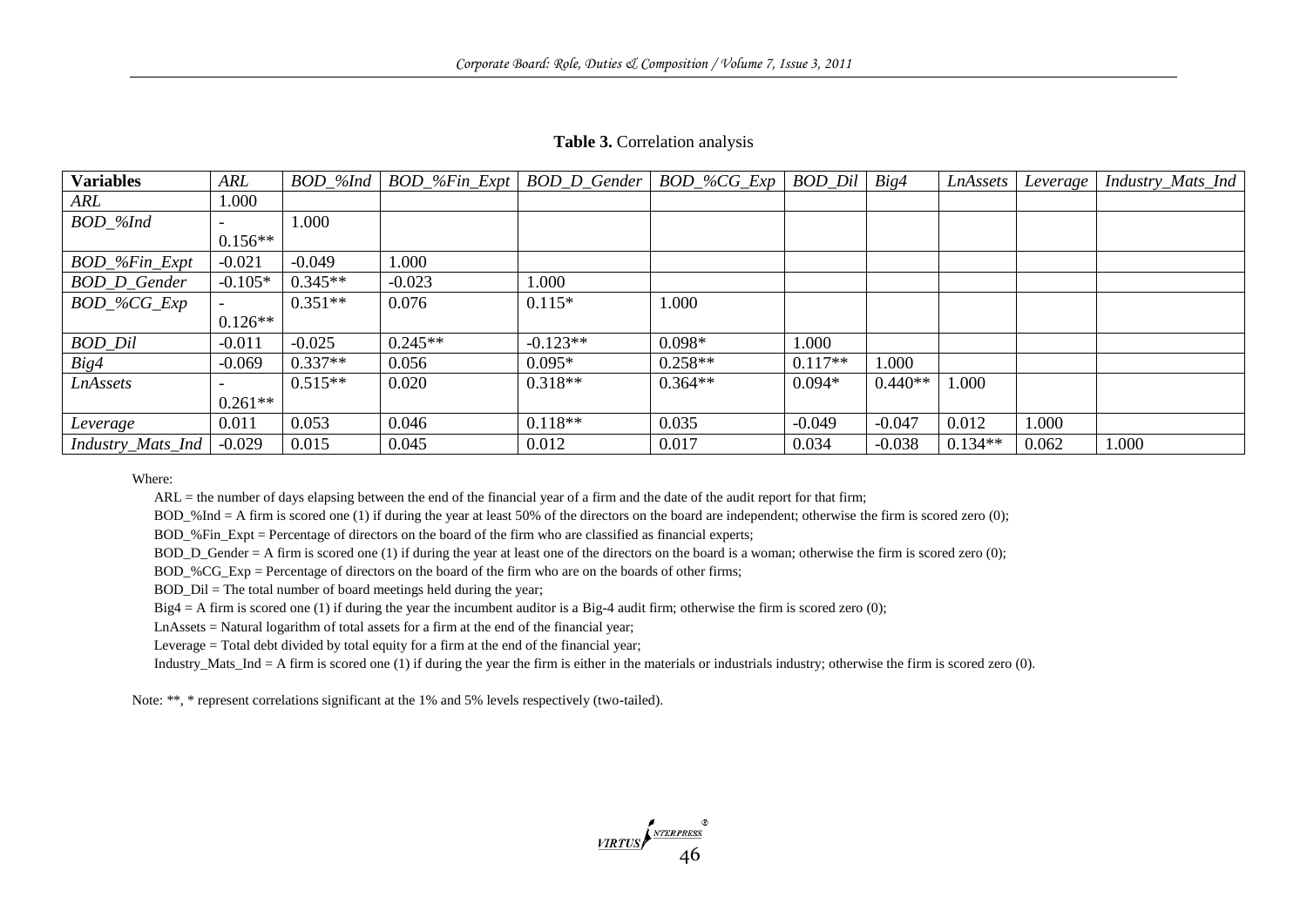Table 4 presents the main results of this study and also the outcomes of the sensitivity testing undertaken. Columns 2 and 3 present the main multivariate results utilising continuous measures (except gender) to capture the board characteristics of interest in this study. Columns 4 and 5 report the results of sensitivity testing utilising entirely dichotomous measures to capture the board characteristics of interest.

| <b>Variables</b>     |             | Main Results*<br>(BoD Continuous<br>Variables) | Sensitivity Results^<br>(BoD Dichotomous<br>Variables) |                |  |  |
|----------------------|-------------|------------------------------------------------|--------------------------------------------------------|----------------|--|--|
|                      |             |                                                |                                                        |                |  |  |
|                      | Coefficient | <i>t</i> -statistic                            | Coefficient                                            | t-statistic    |  |  |
| Intercept            | 170.776     | 9.695***                                       | 167.692                                                | 9.572***       |  |  |
| BOD_%Ind             | $-0.119$    | $-2.705***$                                    |                                                        |                |  |  |
| BOD_%Fin_Expt        | $-0.076$    | $-2.679***$                                    |                                                        |                |  |  |
| <b>BOD_D_Gender</b>  | $-1.163$    | $-0.228$                                       | 0.493                                                  | 0.097          |  |  |
| BOD_%CG_Exp          | $-0.080$    | $-1.780*$                                      |                                                        |                |  |  |
| BOD_Dil              | 0.113       | 0.261                                          |                                                        |                |  |  |
|                      |             |                                                |                                                        |                |  |  |
| BOD_D_Ind            |             |                                                | $-0.226$                                               | $-4.944***$    |  |  |
| BOD_D_Fin_Expt       |             |                                                | $-0.184$                                               | $-4.774***$    |  |  |
| BOD_D_CG_Exp         |             |                                                | $-0.107$                                               | $-1.815*$      |  |  |
| BOD D Dil            |             |                                                | 0.508                                                  | 0.097          |  |  |
|                      |             |                                                |                                                        |                |  |  |
| Big4                 | 6.458       | 1.440                                          | 6.516                                                  | 1.471          |  |  |
| <b>LnAssets</b>      | $-4.973$    | $-4.543***$                                    | $-4.677$                                               | $-4.272***$    |  |  |
| Leverage             | 0.386       | 0.550                                          | 0.416                                                  | 0.595          |  |  |
| Industry_Mats_Ind    | 1.044       | 0.194                                          | 1.153                                                  | 0.215          |  |  |
|                      |             |                                                |                                                        |                |  |  |
| Adjusted $R^2$       |             | 0.385                                          |                                                        | 0.402          |  |  |
| $F$ statistic (sig.) |             | 12.242 (0.000)                                 |                                                        | 13.446 (0.000) |  |  |
|                      |             |                                                | 500                                                    |                |  |  |
| Observations         |             | 500                                            |                                                        |                |  |  |

|  | Table 4. Multivariate analysis |  |
|--|--------------------------------|--|
|--|--------------------------------|--|

Where:

BOD\_%Ind = A firm is scored one (1) if during the year at least 50% of the directors on the board are independent; otherwise the firm is scored zero (0);

BOD\_%Fin\_Expt = Percentage of directors on the board of the firm who are classified as financial experts;

BOD\_D\_Gender = A firm is scored one (1) if during the year at least one of the directors on the board is a woman; otherwise the firm is scored zero (0);

BOD\_%CG\_Exp = Percentage of directors on the board of the firm who are on the boards of other firms; BOD\_Dil = The total number of board meetings held during the year;

BOD D Ind  $= A$  firm is scored one (1) if during the year at least 50% of the directors on the board are independent; otherwise the firm is scored zero (0);

 $BOD\_D_F$ Fin $_R$ Expt = A firm is scored one (1) if during the year at least one of the directors on the board is classified as a financial expert; otherwise the firm is scored zero (0);

 $BOD\_D\_CG\_Exp = A$  firm is scored one (1) if during the year at least one of the directors on the board is on the board of another firm; otherwise the firm is scored zero (0);

 $BOD\_D\_Dil = A$  firm is scored one (1) if during the year the total number of board meetings held were at least seven; otherwise the firm is scored zero (0);

 $Big = A$  firm is scored one (1) if during the year the incumbent auditor is a Big-4 audit firm; otherwise the firm is scored zero (0);

LnAssets = Natural logarithm of total assets for a firm at the end of the financial year;

Leverage = Total debt divided by total equity for a firm at the end of the financial year; and Industry\_Mats\_Ind = A firm is scored one (1) if during the year the firm is either in the materials or industrials industry; otherwise the firm is scored zero (0).

Note: \*\*\*, \*\*, \* represent correlations significant at the 1%, 5% and 10% levels respectively (two-tailed). For the purposes of brevity, year-indicator variables have not been tabulated in Table 4.

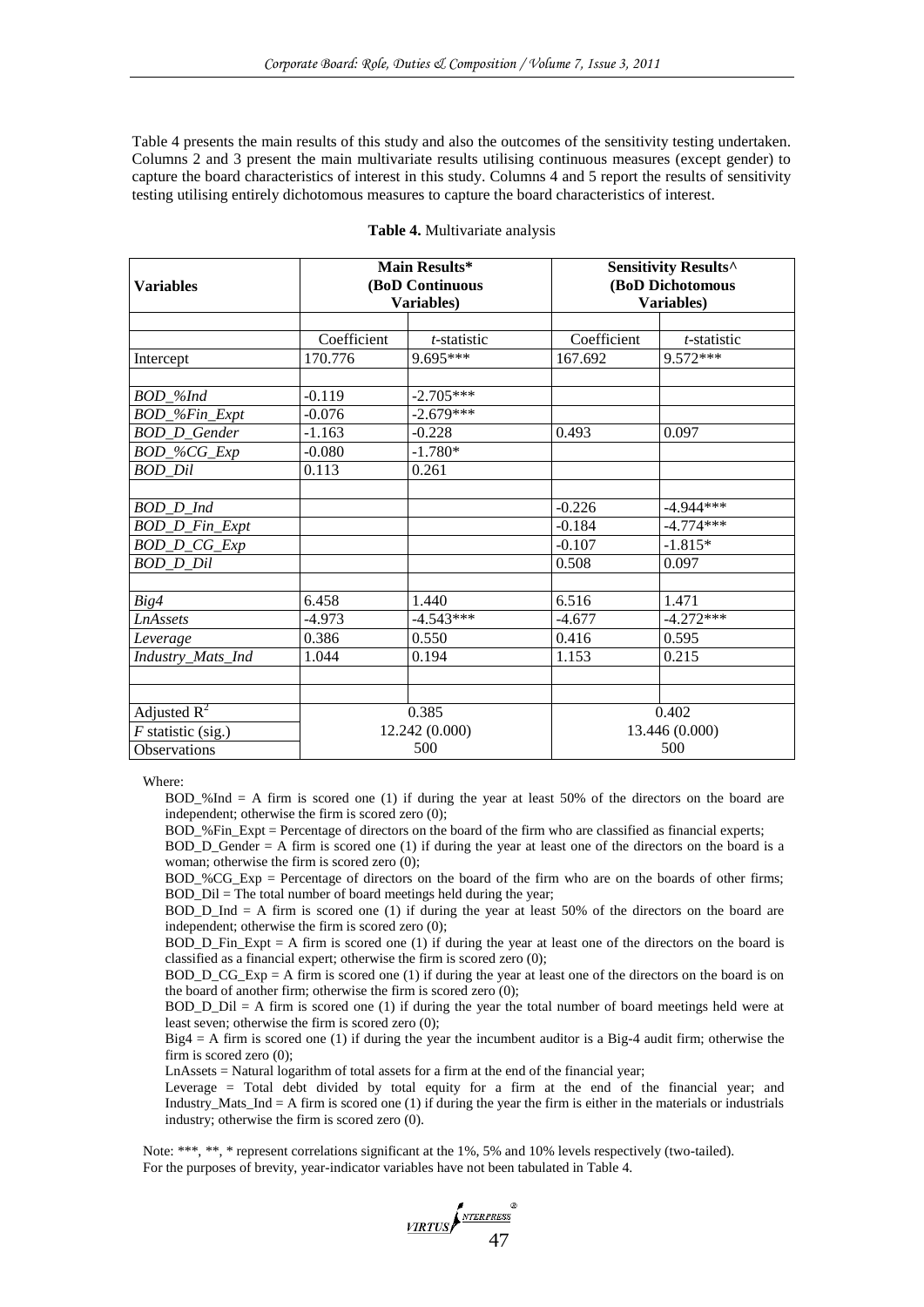\* *ARL =β<sup>0</sup> + β1BOD\_%Ind + β2BOD\_%Fin\_Expt + β3BOD\_D\_Gender + β4BOD\_%CG\_Exp + β5BOD\_Dil + β6Big4 + β7LnAssets+ β8Leverage + β<sup>9</sup> Industry\_Mats\_Ind + ε*  [Main results]

 $^{\wedge}$  *ARL* =  $\beta\theta + \beta$ <sup>*,BOD\_D\_Ind* + *β-BOD\_D\_Fin\_Expt* + *β,BOD\_D\_Gender* + *β<sub>4</sub>BOD\_D\_CG\_Exp* +</sup> *β5BOD\_D\_Dil + β6Big4 + β7LnAssets+ β8Leverage + β<sup>9</sup> Industry\_Mats\_Ind + ε* [Sensitivity results]

Columns 2 and 3 report results regressing five board characteristics against audit report lag. A number of significant relationships arise on a multivariate basis as a result of the OLS regression completed. Results clearly indicate that firms with boards comprising a majority of independent members, with at least one board member having financial expertise and (to a lesser extent) a majority of board members with corporate governance experience (by being on the boards of other firms) have shorter audit report lags than boards without such board characteristics. It is also noteworthy that firms with boards comprising women members and boards which meet more often do not have any statistical association with audit report lag. On balance, therefore,  $H<sub>I</sub>$  is accepted. With respect to control variables, Table 4 indicates that larger firms tend to have shorter audit report lag compared to smaller firms suggesting that larger firms have greater resources enabling formulation and implementation (by such large firms) of procedures, processes and internal control systems to minimise risks/errors thus enabling external auditors to complete their audit quickly. Added to this is reputational capital that large firms value thus necessitating an expeditious audit by such firms. In terms of the adjusted  $\mathbb{R}^2$ , main results in Columns 2 and 3 in Table 4 have predictive abilities comparable with past studies. Specifically, past studies concentrating solely on firm and audit-specific characteristics have produced models with predictive abilities in the range of 20% to 30% [\(Habib and Bhuiyan 2011;](#page-16-1) [Lee and Cheuk 2005;](#page-16-27) [Leventis, Weetman, and Caramanis 2005\)](#page-16-2). Results from this study are a considerable improvement over prior studies in that the main model adopted has an adjusted  $\mathbb{R}^2$  of 39%, a significant enhancement over previous studies utilising only firm and auditspecific characteristics. Clearly, boards play a statistical significant role in reducing audit report lag.

#### *5.2 Sensitivity testing*

Sensitivity analysis was undertaken to validate the main results. Initially, an alternative measure of the dependent variable, audit report lag, was determined and the main regression results re-run. In line with Bamber, Bamber and Schoderbek [\(1993\)](#page-15-1), the alternative variable, abnormal audit report lag, is calculated as the difference between the firm's audit report lag and the firm's median audit report lag where the latter median is calculated over the observation window. Abnormal audit report lag is then regressed against the five board characteristics examined in this study to determine if the main results are affected by the choice of measure for audit report lag. Results from sensitivity analysis using the alternative measure of audit report lag did not change the directionality and significance of the main results. As indicated in Section 5.1, Columns 4 and 5 of Table 4 report the results of sensitivity testing by utilising entirely dichotomous measures to capture the board characteristics of interest in this study. Results from sensitivity testing continue to highlight similar significant relationships on a multivariate basis. Results clearly indicate that firms with boards comprising more than 50% independent members, with at least one board member having financial expertise and more than 50% board members with corporate governance experience have shorter audit report lags than boards without similar characteristics. It is also salient that firms with boards comprising women members and boards which meet more often continue not to have any statistical association with audit report lag. In terms of the adjusted  $\mathbb{R}^2$ , sensitivity results in Columns 4 and 5 in Table 4 have predictive abilities better than main results (40% compared to 39%). In conclusion, comprehensive sensitivity testing completed fully support main results.

#### **6 Conclusions**

This study investigates whether board features impact the audit report lag of Australian publicly listed firms. The five individual board variables examined in this study are board independence, financial expertise, gender, corporate governance experience and diligence. This study seeks to determine which board characteristics are effective in reducing audit report lag and, thereby, increasing the timeliness of the audit report. Using a pooled sample of 500 firm-year observations obtained from the ASX from 2004 to 2008, this study finds evidence that board member independence, board member financial expertise and, to a lesser extent, board member corporate governance experience are the most important predictors associated with shorter audit report lag. Overall main findings are robust to alternative measures of audit

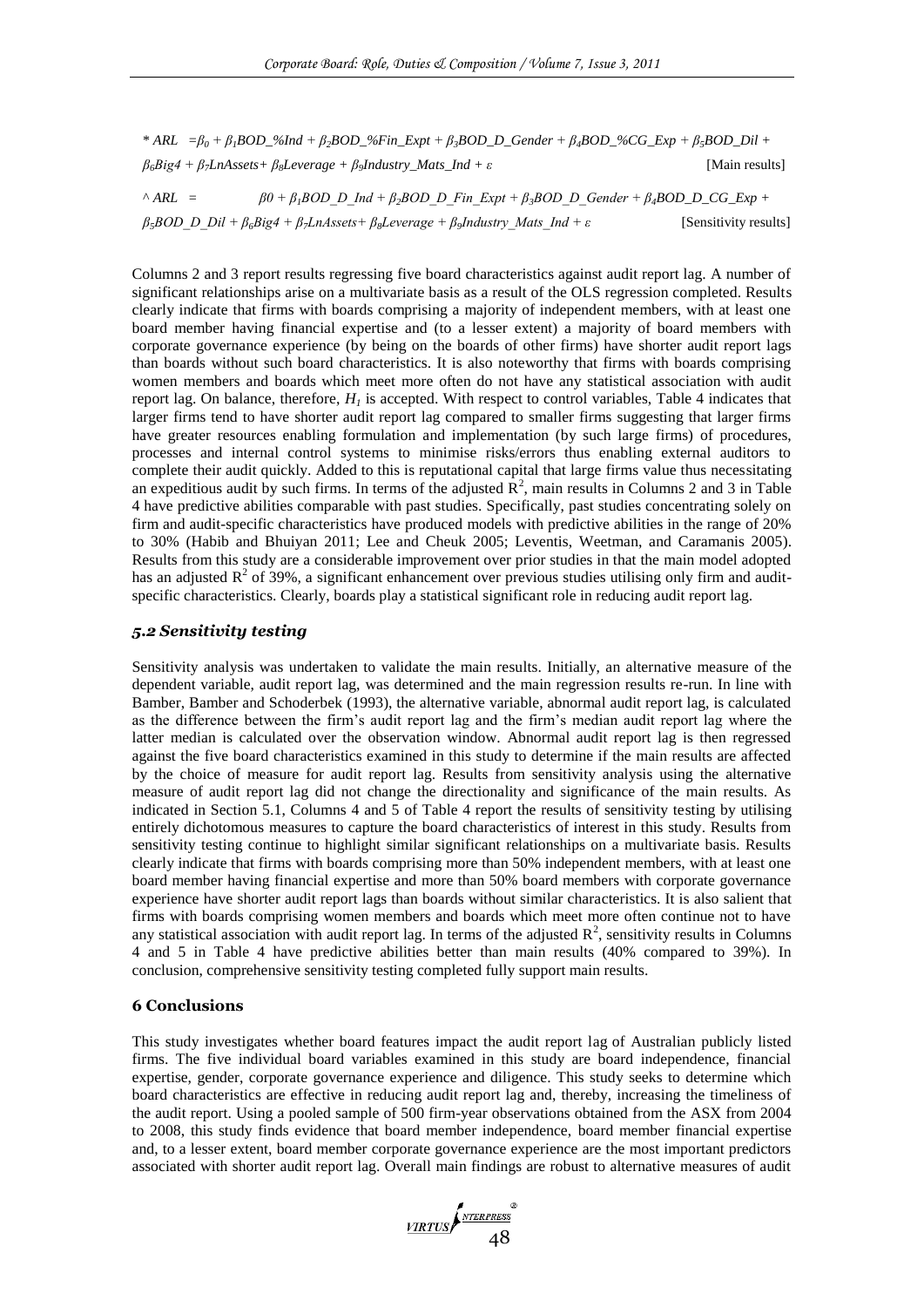report lag, the five predictor variables and control variables. Findings from this study, therefore, clearly imply that boards play a substantial role in reducing audit report lag.

In terms of implications, results indicate that existing legislative and regulatory requirements, both in Australian and overseas, requiring board member independence and financial expertise are effective in improving the integrity of financial reporting, a key component of which is timeliness of financial reporting (encapsulated by audit report lag). However, another board characteristic that regulators should consider legislating (as a direct result of findings from this study) is board member corporate governance experience. Given that results suggest board members with corporate governance experience are associated with firms exhibiting shorter audit report lag (and therefore increased timeliness of financial reporting), regulators and legislators should consider recommending/promoting the appointment of directors to firms with multiple directorships and, therefore, increased corporate governance experience.

Results from this study are subject to limitations. This study has examined only five director characteristics hypothesised to impact audit report lag. While the five director characteristics selected are the most commonly used and cited in prior empirical literature [\(Ahmed and Duellman 2007;](#page-14-5) [Beasley](#page-15-27)  [1996;](#page-15-27) [Kesner 1988;](#page-16-28) [Pfeffer 1972;](#page-16-10) [Zahra and Pearce 1989\)](#page-17-0), other characteristics (albeit of lesser importance) may be associated with audit report lag. Whilst control variables included in the regression models are all validated by prior archival research [\(Lee and Cheuk 2005;](#page-16-27) [Leventis, Weetman, and](#page-16-2)  [Caramanis 2005\)](#page-16-2), there may also be other variables excluded potentially impacting on audit report lag. Future research can examine the impact of other corporate governance mechanisms thought to potentially impact audit report lag such as audit committees and internal auditors. In addition, the association between audit report lag and other financial measures such as earnings management and cost of equity/debt can also be undertaken.

#### **References**

- 1. Abbott, L. J., S. Parker, G. F. Peters, and D. V. Rama. 2007. Corporate governance, audit quality, and the Sarbanes-Oxley Act: Evidence from internal audit outsourcing. *The Accounting Review* 82 (4): 803-835.
- 2. Afify, H. A. E. 2009. Determinants of audit report lag: Does implementing corporate governance have any impact? Empirical evidence from Egypt. *Journal of Applied Accounting Research* 10 (1): 56-86.
- 3. Ahmed, A. S., and S. Duellman. 2007. Accounting conservatism and board of director characteristics: An empirical analysis. *Journal of Accounting and Economics* 43: 411-437.
- 4. Andersen, R. C., S. A. Mansi, and D. M. Reeb. 2003. Board characteristics, accounting reporting integrity, and the cost of debt. *Journal of Accounting and Economics* 37 (3): 315-327.
- 5. ASX Corporate Governance Council. 2007. *ASX Corporate Governance Principles and Recommendations*. Sydney, Australia: ASX Corporate Governance Council.
- 6. ASX Corporate Governance Council (ASX CGC). 2003. *Principles of Good Corporate Governance and Best Practice Recommendations*. Sydney, Australia: ASX Corporate Governance Council.
- 7. Australian Accounting Research Foundation. 1990. Qualitative Characteristics of Financial Information. Statement of Financial Accounting Concepts No. 3, edited by AARF and AASB. Victoria, Australia.
- 8. Australian Securities and Investments Commission. 1994. Reporting Obligations for Public Companies, edited by ASIC. Canberra, Australia.
- 9. Ball, R., S. P. Kothari, and A. Robin. 2000. The effect of institutional factors on properties of accounting earnings. *Journal of Accounting and Economics* 29 (February): 1-51.
- 10. Balvers, R. J., T. F. Cosimano, and B. McDonald. 1990. Predicting stock returns in an efficient market. *The Journal of Finance* 45 (4): 1109-1128.
- 11. Bamber, E. M., L. S. Bamber, and M. P. Schoderbek. 1993. Audit structure and other determinants of audit report lag: An empirical analysis. *Auditing: A Journal of Practice & Theory* 12 (1): 1-23.
- 12. Bartov, E., F. A. Gul, and J. S. L. Tsui. 2000. Discretionary-accruals models and audit qualifications. *Journal of Accounting and Economics* 30 (4): 421-452.
- 13. Beasley, M. S. 1996. An empirical analysis of the relation between the board of director composition and financial statement fraud. *The Accounting Review* 71 (4): 443-465.
- 14. Beasley, M. S., J. V. Carcello, D. R. Hermanson, and P. D. Lapides. 2000. Fraudulent financial reporting: Consideration of industry traits and corporate governance mechanisms. *Accounting Horizons* 14 (4): 441-454.

VIRTUSA<sup>NTERPRESS</sup><sup>®</sup>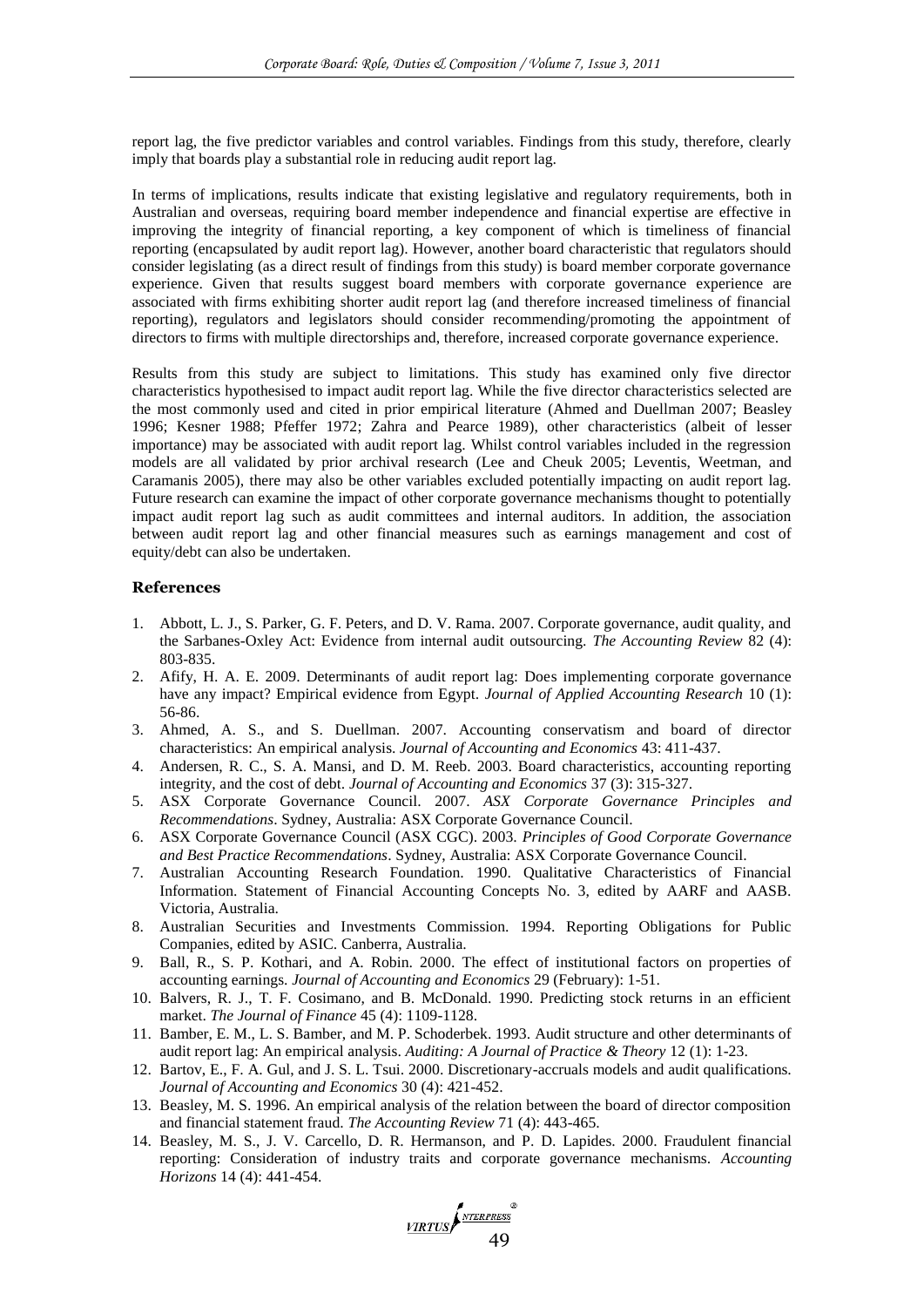- 15. Beasley, M. S., and K. Petroni. 2001. Board independence and audit firm type. *Auditing: A Journal of Practice and Theory* 20 (1): 97-114.
- 16. Beasley, M. S., and S. Salterio. 2001. The relationship between board characteristics and voluntary improvements in audit committee composition and experience. *Contemporary Accounting Research* 18 (4): 539-570.
- 17. Bedard, J., S. M. Chtourou, and L. Courteau. 2004. The effect of audit committee expertise, independence, and activity on aggressive earnings management. *Auditing: A Journal of Practice and Theory* 23 (2): 13-35.
- 18. Bedard, J., and Y. Gendron. 2010. Strengthening the financial reporting system: Can audit committees deliver? *International Journal of Auditing* 14 (2): 174-188.
- 19. Blue Ribbon Committee. 1999. *The report and recommendations of the Blue Ribbon Committee on improving the effectiveness of corporate audit committees*. New York, NY, U.S.A.: New York Stock Exchange and National Association of Securities Dealers.
- 20. Carcello, J. V., C. W. Hollingsworth, A. Klein, and T. L. Neal. 2006. Audit committee financial expertise, competing corporate governance mechanisms and earnings management. Working paper. University of Tennessee, TN, U.S.A.
- 21. Carcello, J. V., C. W. Hollingsworth, and T. L. Neal. 2006. Audit committee financial experts: A closer examination using firm designations. *Accounting Horizons* 20 (4): 351-373.
- 22. Chambers, A. E., and S. H. Penman. 1984. Timeliness of reporting and the stock price reaction to earnings announcements. *Journal of Accounting Research* 22 (1): 21-47.
- 23. Chen, K. Y., and J. Zhou. 2007. Audit committee, board characteristics and auditor switches by Andersen's clients. *Contemporary Accounting Research* 24 (4): 1085-1117.
- 24. Clifford, P., and R. Evans. 1997. Non-executive directors: A question of independence. *Corporate Governance: An International Review* 5 (4): 224-231.
- 25. Commonwealth Government of Australia. 2004. Corporate Law Economic Reform Program (CLERP) (Audit Reform and Corporate Disclosure) Act 2004. Canberra, ACT, Australia.
- 26. DeFond, M., R. N. Hann, and X. Hu. 2005. Does the market value financial expertise on audit committees of board of directors? *Journal of Accounting Research* 43 (2): 153-193.
- 27. Dezoort, F. T. 1998. An analysis of experience effects on audit committee members' oversight judgments. *Accounting, Organizations and Society* 23 (1): 1-21.
- 28. DeZoort, F. T., and S. Salterio. 2001. The effects of corporate governance experience and financial reporting and audit knowledge on audit committee members' judgments. *Auditing: A Journal of Practice and Theory* 20 (2): 31-47.
- 29. Dhaliwal, D., V. Naiker, and F. Navissi. 2006. Audit committee financial expertise, corporate governance and accruals quality: An empirical analysis. Working paper. University of Arizona, USA.
- 30. Fama, E. F., and M. C. Jensen. 1983. Separation of ownership and control. *Journal of Law and Economics* 26 (2): 301-325.
- 31. Fan, J. P. H., and T. J. Wong. 2005. Do external auditors perform a corporate governance role in emerging markets? Evidence from East Asia. *Journal of Accounting Research* 43 (1): 35-72.
- 32. Financial Accounting Standards Board. 1980. Qualitative Characteristics of Accounting Information. Statement of Financial Accounting Concepts No. 2, edited by FASB. Norwalk, CT, USA.
- 33. Givoly, D., and C. K. Hayn. 2000. The changing time series properties of earnings, cash flows and accruals: Has financial reporting become more conservative? *Journal of Accounting and Economics* 29 (3): 287-320.
- 34. Givoly, D., and D. Palmon. 1982. Timeliness of annual earnings announcements: Some empirical evidence. *The Accounting Review* 57 (3): 485-508.
- 35. Gold, A., J. E. Hunton, and M. Gomaa. 2009. The impact of client and auditor gender on auditors' judgments. *Accounting Horizons* 23 (1): 1-18.
- 36. Goodwin, J. 2003. The relationship between the audit committee and the internal audit function: Evidence from Australia and New Zealand. *International Journal of Auditing* 7 (3): 263-278.
- 37. Gramling, A. A., V. E. Johnson, and I. K. Khurana. 2000. The association between audit firm industry experience and financial reporting quality. Working paper. Georgia State University, U.S.A.
- 38. Habib, A., and M. B. U. Bhuiyan. 2011. Audit firm industry specialization and the audit report lag. *Journal of International Accounting, Auditing and Taxation* 20: 32-44.
- 39. Hair, J. F., W. C. Black, B. J. Babin, R. E. Anderson, and R. L. Tatham. 2006. *Multivariate data analysis: 6th Edition*. Upper Saddle River, NJ, USA: Pearson Prentice Hall.
- 40. Holland, J., and U. Johanson. 2003. Value-relevant information on corporate intangibles creation, use and barriers in capital markets - "between a rock and a hard place". *Journal of Intellectual Capital* 4 (4): 465-486.

VIRTUSA<sup>NTERPRESS</sup>